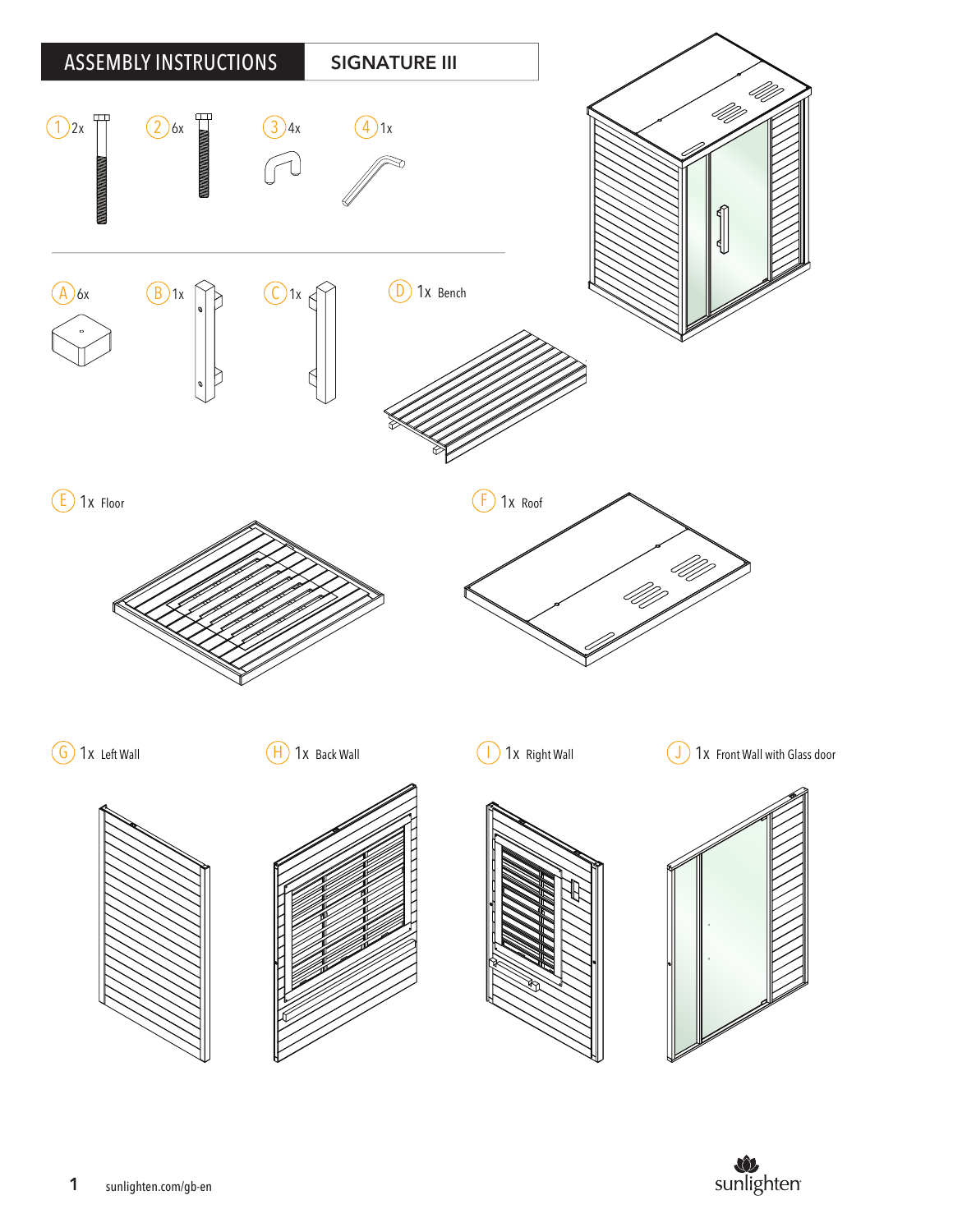# PRE-STEPS

Unpack each wall segment from the shipping material. Stage each wall segment in the room you will be assembling the unit.



230V, 1900 watts. 3m cord exits from back left of floor.

See USER MANUAL or spec sheet for additional specs.

#### STEP 1

wrench and bolts (2) to the underside of floor ( E ). 1.1 Attach the feet pegs  $\overline{A}$  with supplied Allen

1.2 Cut the zip ties holding the floor grate. The fabric will adhere to the Velcro on the underside of the grate.

TIP: One side of the fabric adheres better

NOTE: Make sure the floor panel is on a surface that is perfectly level and relatively smooth.



#### STEP 2

Place the back wall  $(H)$  on the back of the floor panel  $(E)$ . Be sure you have two people assisting with this step. This is the side with the sauna information label on the bottom edge.



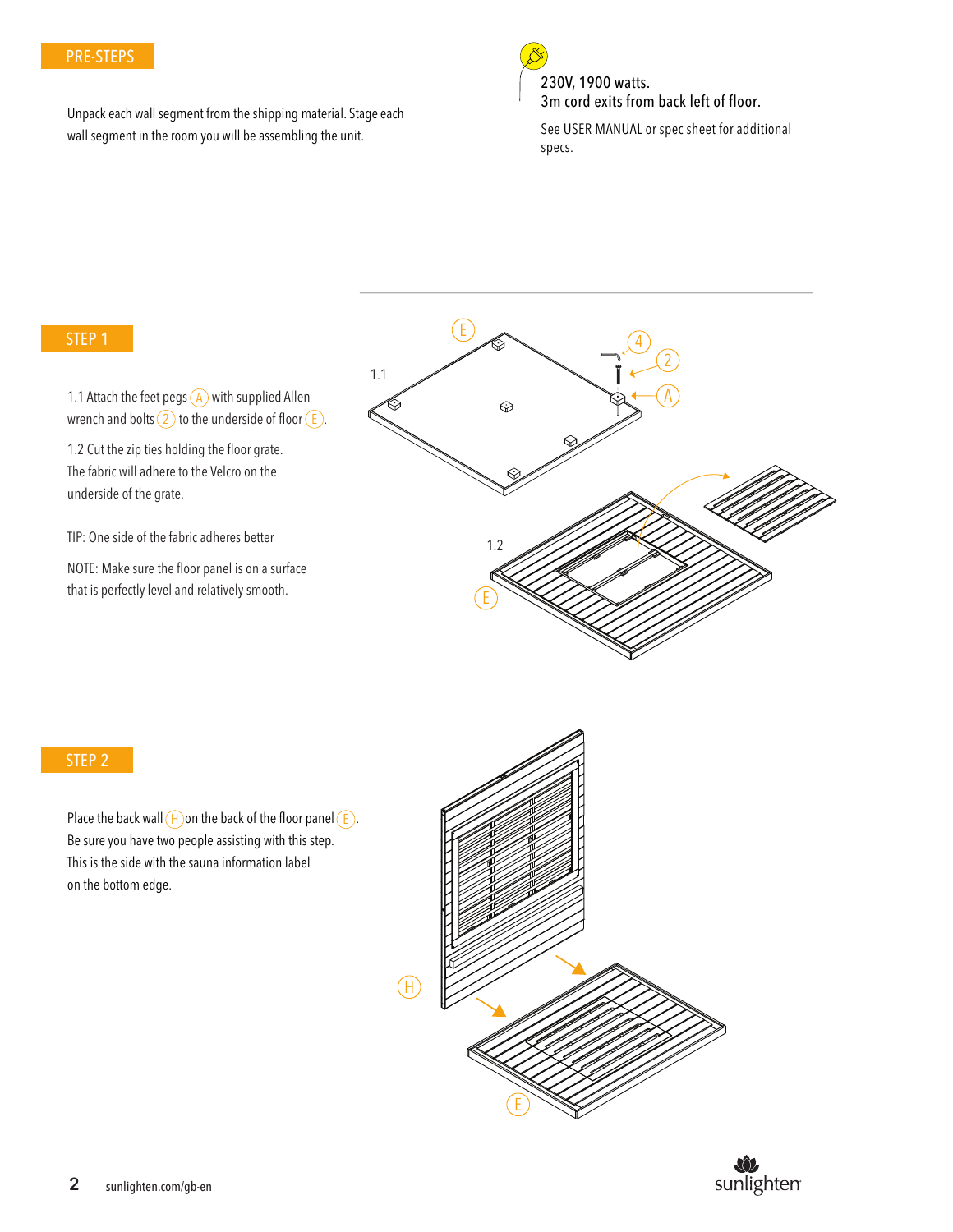### STEP 3

Place right wall  $(1)$  on the right side of floor panel  $(E)$ . This wall panel should sit flush once properly seated. Make sure no gaps are visible in the corner of the two walls as you insert it. It should be inserted flush.

NOTE: The right wall of the sauna includes wire connections underneath which will lead into the floor panel (see illustration 3.2 below).





If you have not yet done so, the floor heaters will need to be connected to the right wall wires. The diagram to the left shows where the connection is made. You will need to remove the floor grate and a small hatch covering the harness.

#### STEP 4

As you insert each wall segment, you will insert the U-clips  $(3)$  in the pre-drilled holes in the corner. This will keep the walls sealed together.

The front wall  $\left($  J  $\right)$  will be inserted next. Be careful of the glass door and panel as you insert the wall.



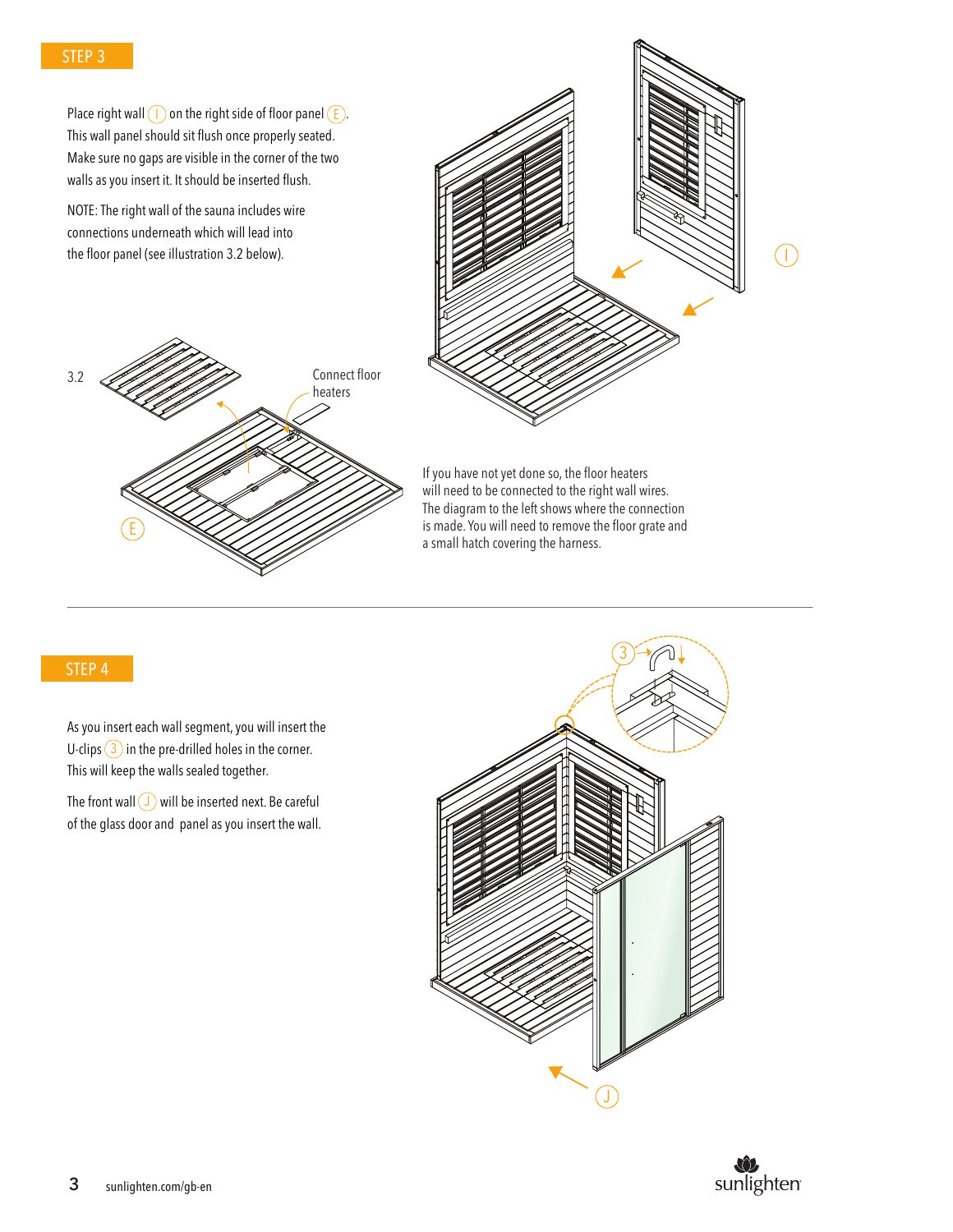After securing the U-clip  $(3)$ , the left wall  $(6)$  will  $\;$ be the last to be inserted. Make sure it is flush and no gaps are showing in the corners.

NOTE: If you ever have trouble getting a U-clip to slide in, this can be resolved by tapping it with a hammer.



# STEP 6

Once all the U-clips have been inserted in the corners, the next step will be to place the roof (  $\mathsf F$ on top. Make sure the side the main power cord receptacle faces the back.